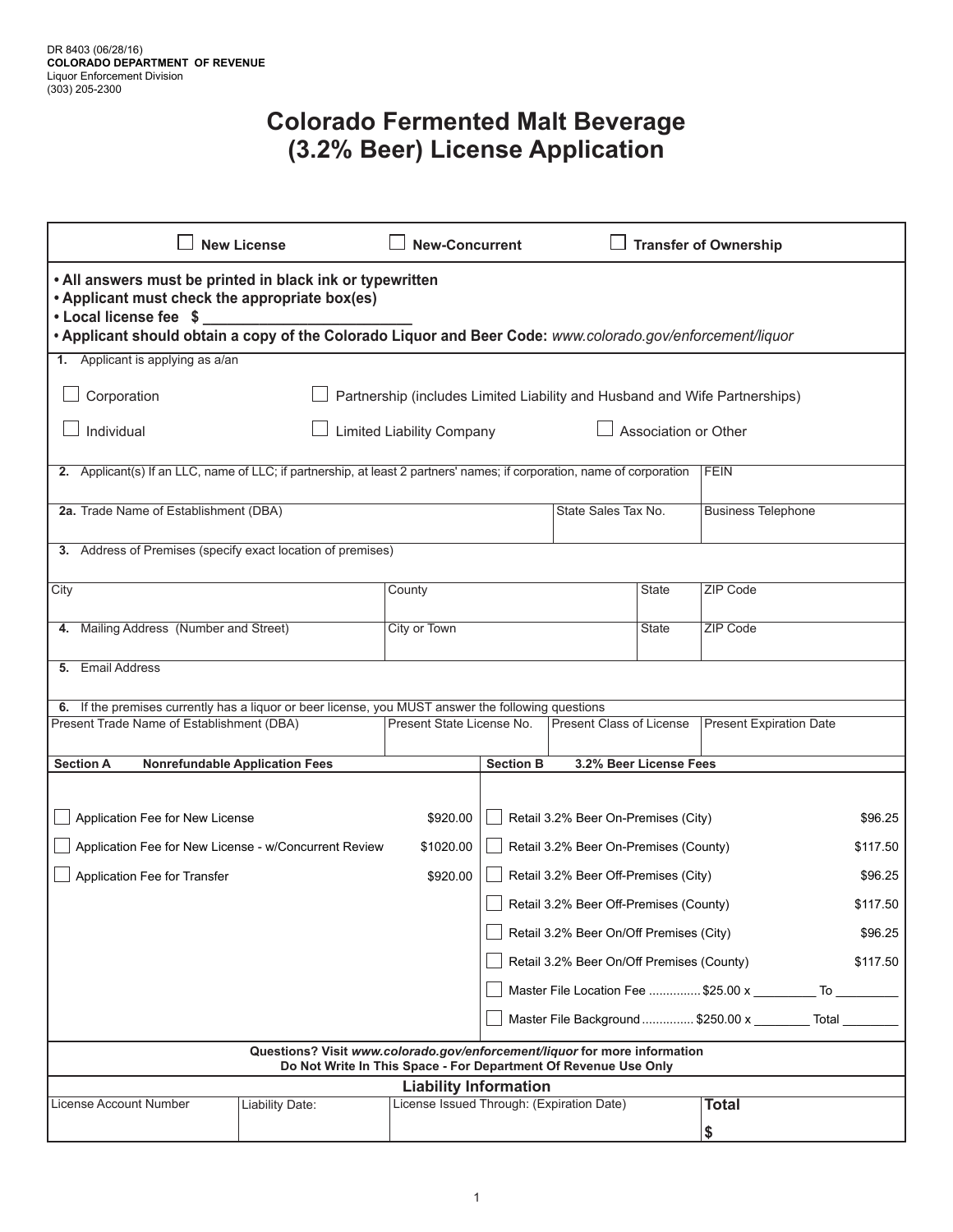## **Application Documents Checklist and Worksheet**

**Instructions**: This check list should be utilized to assist applicants with filing all required documents for licensure. **All** documents must be properly signed and correspond with the name of the applicant exactly. **All** documents must be typed or legibly printed. Upon final State approval the license will be mailed to the local licensing authority. Application fees are nonrefundable.

**Questions? Visit:** *www.colorado.gov/enforcement/liquor* **for more information.**

|      | Items Submitted, Please Check all Appropriate Boxes Completed or Documents Submitted                                                                                                                                                                                                                                                                                                                                                                              |
|------|-------------------------------------------------------------------------------------------------------------------------------------------------------------------------------------------------------------------------------------------------------------------------------------------------------------------------------------------------------------------------------------------------------------------------------------------------------------------|
| T.   | <b>Applicant Information</b><br>A. Applicant/Licensee identified<br>B. State sales tax license number listed or applied for at time of application<br>C. License type or other transaction identified<br>D. Submit originals to local authority<br>E. Additional information may be required by the local licensing authority                                                                                                                                     |
| Ш.   | <b>Diagram of the Premises</b><br>$\Box$ A. No larger than 8 1/2" X 11"<br>B. Dimensions included (does not have to be to scale). Exterior areas should show control (fences, walls, etc.)<br>C. Separate diagram for each floor (if multiple levels)<br>D. Bold/Outlined licensed premises                                                                                                                                                                       |
| Ш.   | Proof of Property Possession (One Year Needed)<br>$\Box$ A. Deed in name of the Applicant ONLY (or) (matching question #2) date stamped/filed with County Clerk<br>B. Lease in the name of the Applicant ONLY (matching question #2)<br>C. Lease Assignment in the name of the Applicant (ONLY) with proper consent from the Landlord and acceptance by the Applicant<br>D. Other Agreement if not deed or lease (attach prior lease to show right to assumption) |
| IV.  | <b>Background Information and Financial Documents</b><br>$\Box$ A. Individual History Record(s) (Form DR 8404-I)<br>B. Fingerprints taken and submitted to local authority. (State authority for master file applicants.)<br>C. Purchase agreement, stock transfer agreement, and or authorization to transfer license<br>D. List of all notes and loans.                                                                                                         |
| V.   | Sole Proprietor/Husband and Wife Partnership<br>$\Box$ A. Form DR 4679<br>B. Copy of State Issued Driver's License or Identification Card for each Applicant                                                                                                                                                                                                                                                                                                      |
| VI.  | <b>Corporate Applicant Information (If Applicable)</b><br>$\Box$ A. Certificate of Incorporation (and/or)<br>B. Certificate of Good Standing<br>凵.<br>C. Certificate of Authorization if foreign corporation<br>D. List of officers, directors and stockholders of parent corporation (designate one person as "principal officer")                                                                                                                               |
| VII. | <b>Partnership Applicant Information (If Applicable)</b><br>A. Partnership Agreement (general or limited). Not needed if husband and wife<br>B. Certificate of Good Standing (if formed after 2009)                                                                                                                                                                                                                                                               |
|      | VIII. Limited Liability Company Applicant Information (If Applicable)<br>A. Copy of articles of organization (date stamped by Colorado Secretary of State's Office)<br>⊔<br>B Certificate of Good Standing if organized more than two years<br>C. Copy of operating agreement<br>D. Certificate of Authority (if foreign company)                                                                                                                                 |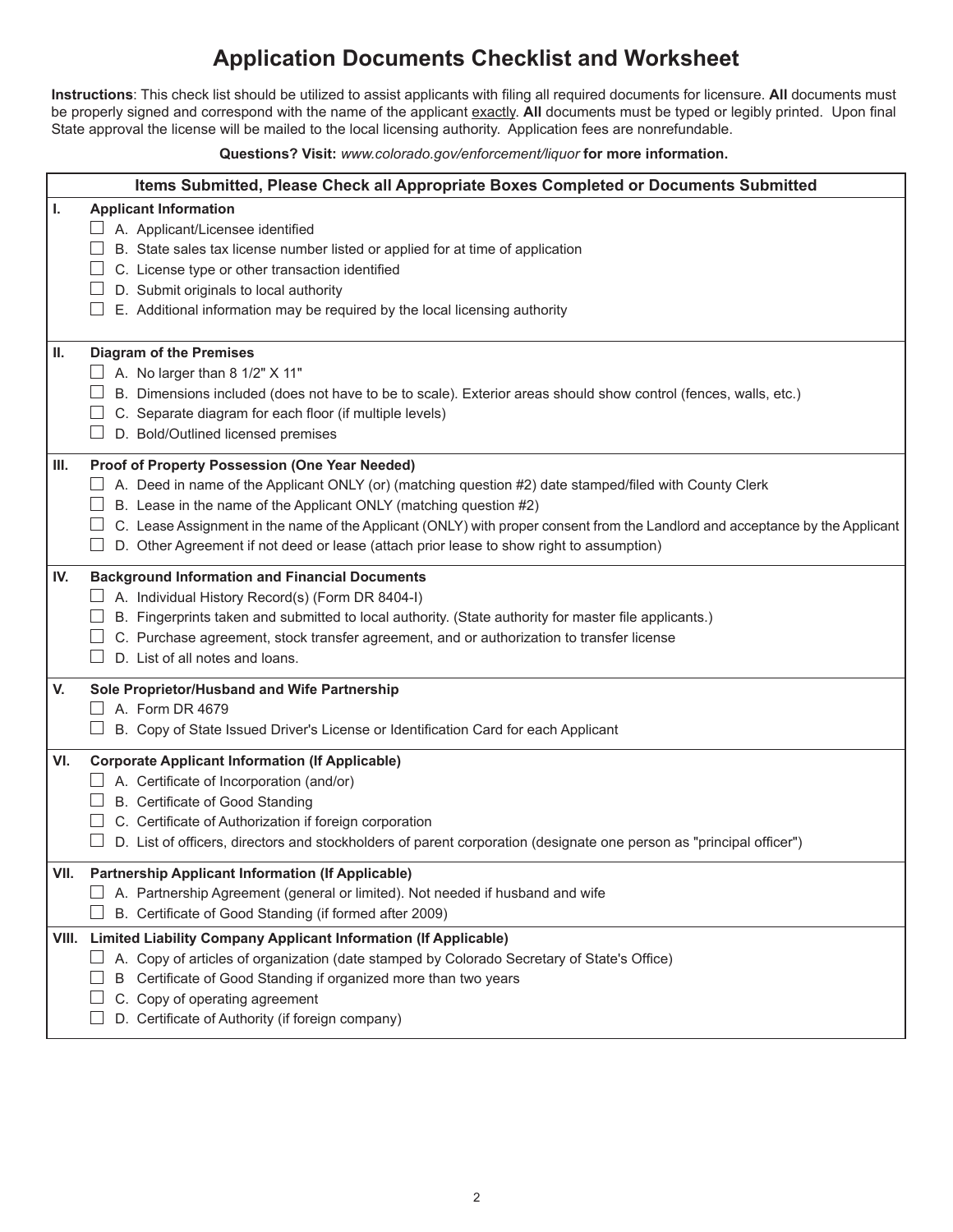| 8. Has the applicant (including any of the partners, if a partnership; members or manager if a limited liability company; or<br>officers, stockholders or directors if a corporation) or manager ever (in Colorado or any other state):                                                                                                                                                                                                         |               |  |  |  |  |  |  |
|-------------------------------------------------------------------------------------------------------------------------------------------------------------------------------------------------------------------------------------------------------------------------------------------------------------------------------------------------------------------------------------------------------------------------------------------------|---------------|--|--|--|--|--|--|
| (a) been denied an alcohol beverage license?                                                                                                                                                                                                                                                                                                                                                                                                    |               |  |  |  |  |  |  |
| (b) had an alcohol beverage license suspended or revoked?                                                                                                                                                                                                                                                                                                                                                                                       |               |  |  |  |  |  |  |
|                                                                                                                                                                                                                                                                                                                                                                                                                                                 |               |  |  |  |  |  |  |
| (c) had interest in another entity that had an alcohol beverage license suspended or revoked?                                                                                                                                                                                                                                                                                                                                                   |               |  |  |  |  |  |  |
| If you answered yes to 8a, b or c, explain in detail on a separate sheet                                                                                                                                                                                                                                                                                                                                                                        |               |  |  |  |  |  |  |
| 9. Has a 3.2 beer license for the premises to be licensed been denied within the preceding one year? If "yes," explain in detail.<br>10. Has a liquor or beer license ever been issued to the applicant (including any of the partners, if a partnership; members or                                                                                                                                                                            |               |  |  |  |  |  |  |
| manager if a limited liability company; or officers, stockholders or directors if a corporation)? If yes, identify the name of the<br>business and list any current or former financial interest in said business including any loans to or from a licensee.                                                                                                                                                                                    |               |  |  |  |  |  |  |
| 11. Does the Applicant, as listed on line 2 of this application, have legal possession of the premises by virtue of ownership,<br>lease or other arrangement?                                                                                                                                                                                                                                                                                   |               |  |  |  |  |  |  |
| $\Box$ Lease<br>Ownership<br>$\Box$ Other (Explain in Detail)                                                                                                                                                                                                                                                                                                                                                                                   |               |  |  |  |  |  |  |
| a. If leased, list name of landlord and tenant, and date of expiration, EXACTLY as they appear on the lease:                                                                                                                                                                                                                                                                                                                                    |               |  |  |  |  |  |  |
| Landlord<br>Tenant                                                                                                                                                                                                                                                                                                                                                                                                                              | Expires       |  |  |  |  |  |  |
|                                                                                                                                                                                                                                                                                                                                                                                                                                                 |               |  |  |  |  |  |  |
| b. Is a percentage of alcohol sales included as compensation to the landlord? If yes complete question 12.                                                                                                                                                                                                                                                                                                                                      |               |  |  |  |  |  |  |
| c. Attach a diagram and outline or designate the area to be licensed (including dimensions) which shows the bars, brewery, walls,<br>partitions, entrances, exits and what each room shall be utilized for in this business. This diagram should be no larger than 8 1/2" X 11".                                                                                                                                                                |               |  |  |  |  |  |  |
| 12. Who, besides the owners listed in this application (including persons, firms, partnerships, corporations, limited liability companies),                                                                                                                                                                                                                                                                                                     |               |  |  |  |  |  |  |
| will loan or give money, inventory, furniture or equipment to or for use in this business; or who will receive money from this business.<br>Attach a separate sheet if necessary.                                                                                                                                                                                                                                                               |               |  |  |  |  |  |  |
| <b>First Name</b><br>Date of Birth<br><b>FEIN or SSN</b><br><b>Last Name</b>                                                                                                                                                                                                                                                                                                                                                                    | Interest      |  |  |  |  |  |  |
|                                                                                                                                                                                                                                                                                                                                                                                                                                                 |               |  |  |  |  |  |  |
| <b>FEIN or SSN</b><br>Last Name<br><b>First Name</b><br>Date of Birth                                                                                                                                                                                                                                                                                                                                                                           | Interest      |  |  |  |  |  |  |
| Attach copies of all notes and security instruments, and any written agreement, or details of any oral agreement, by which any person<br>(including partnerships, corporations, limited liability companies, etc.) will share in the profit or gross proceeds of this establishment,<br>and any agreement relating to the business which is contingent or conditional in any way by volume, profit, sales, giving of advice or<br>consultation. |               |  |  |  |  |  |  |
|                                                                                                                                                                                                                                                                                                                                                                                                                                                 |               |  |  |  |  |  |  |
| 13. Name of Manager for all on and on/off applicants.<br><b>Last Name</b><br><b>First Name</b>                                                                                                                                                                                                                                                                                                                                                  | Date of Birth |  |  |  |  |  |  |
|                                                                                                                                                                                                                                                                                                                                                                                                                                                 |               |  |  |  |  |  |  |
| 14. Does this manager act as the manager of, or have a financial interest in, any other liquor licensed establishment in the<br>State of Colorado? If yes, provide name, type of license and account number.                                                                                                                                                                                                                                    |               |  |  |  |  |  |  |
| 15. Tax Distraint Information. Does the applicant or any other person listed on this application and including its partners,                                                                                                                                                                                                                                                                                                                    |               |  |  |  |  |  |  |
| officers, directors, stockholders, members (LLC) or managing members (LLC) and any other persons with a 10% or greater                                                                                                                                                                                                                                                                                                                          |               |  |  |  |  |  |  |
| financial interest in the applicant currently have an outstanding tax distraint issued to them by the Colorado Department of<br>Revenue?                                                                                                                                                                                                                                                                                                        |               |  |  |  |  |  |  |
| If yes, provide an explanation and include copies of any payment agreements.                                                                                                                                                                                                                                                                                                                                                                    |               |  |  |  |  |  |  |
|                                                                                                                                                                                                                                                                                                                                                                                                                                                 |               |  |  |  |  |  |  |
|                                                                                                                                                                                                                                                                                                                                                                                                                                                 |               |  |  |  |  |  |  |
|                                                                                                                                                                                                                                                                                                                                                                                                                                                 |               |  |  |  |  |  |  |
|                                                                                                                                                                                                                                                                                                                                                                                                                                                 |               |  |  |  |  |  |  |
|                                                                                                                                                                                                                                                                                                                                                                                                                                                 |               |  |  |  |  |  |  |
|                                                                                                                                                                                                                                                                                                                                                                                                                                                 |               |  |  |  |  |  |  |
|                                                                                                                                                                                                                                                                                                                                                                                                                                                 |               |  |  |  |  |  |  |
|                                                                                                                                                                                                                                                                                                                                                                                                                                                 |               |  |  |  |  |  |  |
|                                                                                                                                                                                                                                                                                                                                                                                                                                                 |               |  |  |  |  |  |  |
|                                                                                                                                                                                                                                                                                                                                                                                                                                                 |               |  |  |  |  |  |  |
|                                                                                                                                                                                                                                                                                                                                                                                                                                                 |               |  |  |  |  |  |  |